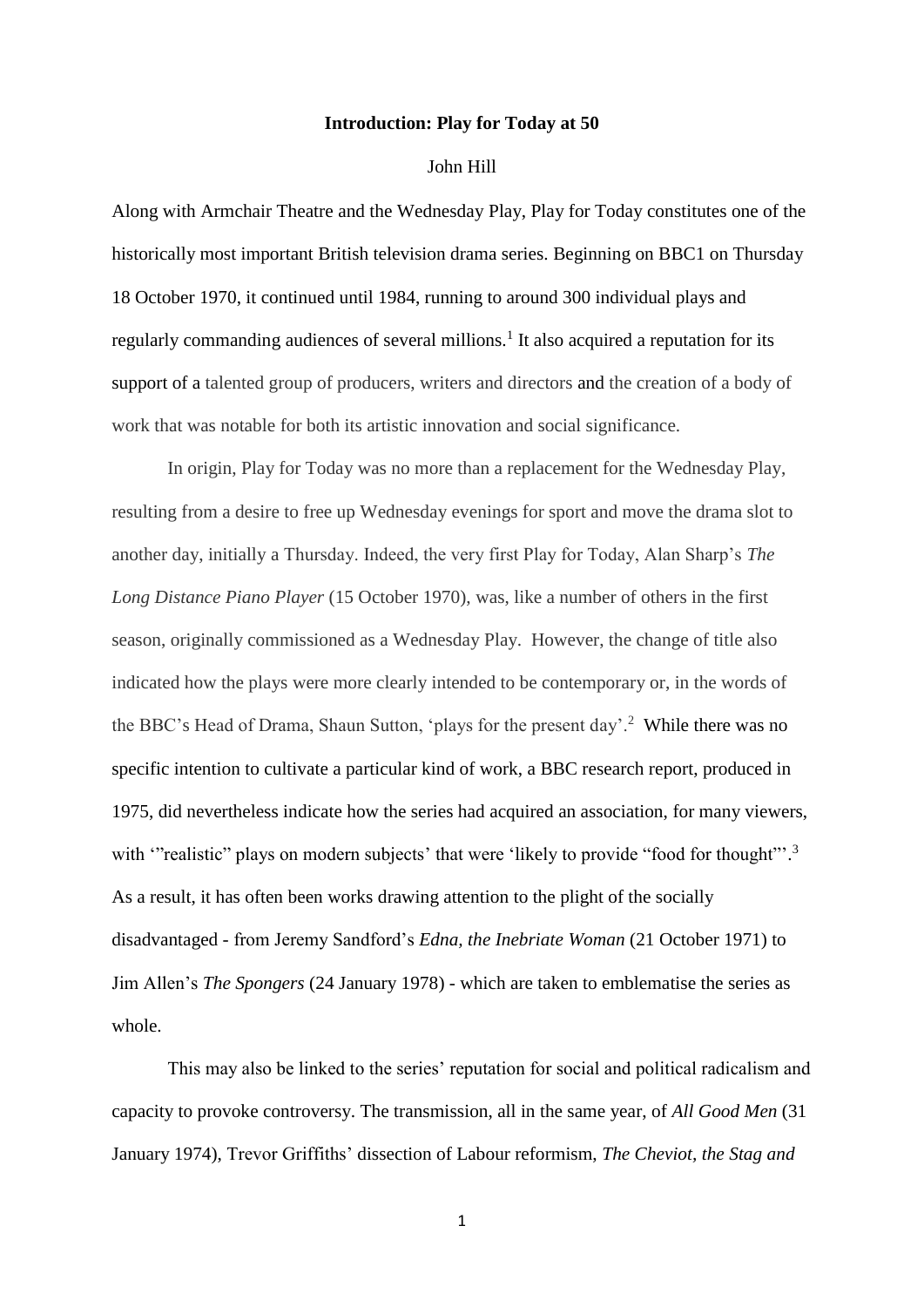*the Black, Black Oil* (6 June 1974), John McGrath's exuberant account of the history of exploitation in the Scottish Highlands, and *Leeds United!* (31 October 1974), Colin Welland's epic tale of striking clothing workers directed by Roy Battersby, not only fuelled complaints about Play for Today's 'left-wing bias' but also provoked anxieties within the BBC regarding its responsibility for political 'balance'. The desire of producers, writers and directors to push back the boundaries of television drama also led to concerns over the use of language (e.g. *Gotcha*, 12 April 1977), the representation of sexuality (e.g. *Coming Out*, 10 April 1979) and the treatment of sensitive subject-matter such as domestic abuse (e.g. *Don't Be Silly,* 24 July 1979), the Health Service (e.g. *Through the Night*, 2 December 1975) and the conflict in Northern Ireland (e.g. *The Legion Hall Bombing*, 22 August 1978). Most famously of all, Dennis Potter's 'blasphemous' play involving the rape of a disabled young woman, *Brimstone and Treacle* (1976), and Roy Minton's unflinching expose of borstal life, *Scum* (1977), were refused transmission altogether and led to debates about the limits of acceptability in public broadcasting.

However, while *Play for Today* was undoubtedly responsible for some of the most challenging and politically 'radical' television drama in the history of British television, it only tells a part of the story. The strand was far more varied and eclectic than subsequent accounts have allowed and encompassed a range of genres stretching from comedy, family drama, crime and the period drama to horror, science fiction and the openly experimental. Indeed, in recent years, it might be said that it is the plays most associated with 'fantasy' (rather than 'politics') – such as John Bowen's 'folk horror' *Robin Redbreast* (10 December 1970), David Rudkin's mystical *Penda's Fen* (21 March 1974), directed by Alan Clarke, and Alan Garner's time-switching *Red Shift* (17 January 1978) – that have emerged as some of Play for Today's most revered works (see, for example, Harle and Machin, 2019).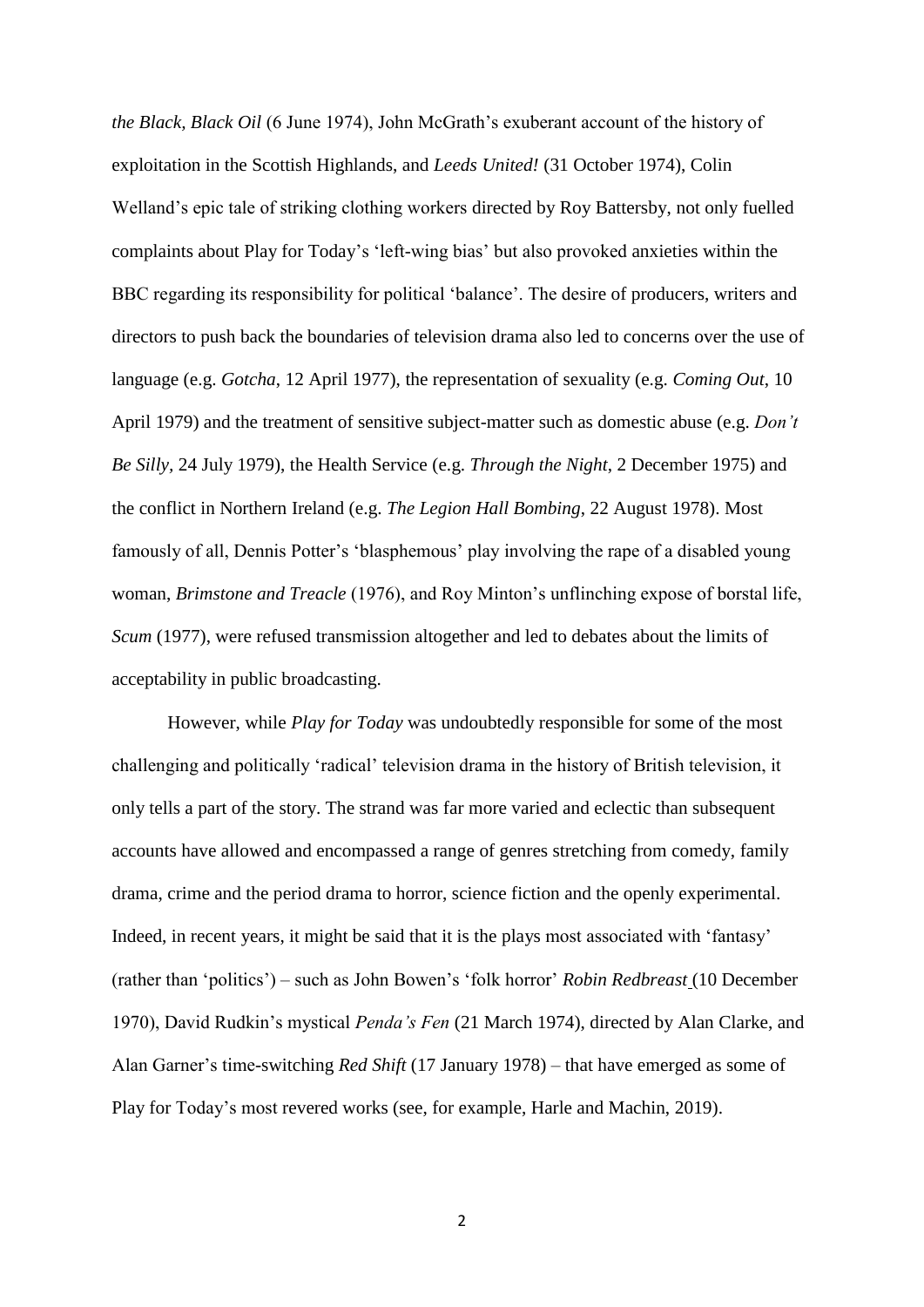The rise in critical fortunes of *Penda's Fen*'s may in part be attributed to the shifts in interest within British film and television studies away from social realism towards the antinaturalist, but is also linked to issues of availability and public circulation. As Sukhdev Sandhu suggests, prior to its DVD release in 2016, the work's existence had largely been 'in the form of rumours and hand-me -down memories, a folk myth about a lost televisual civilization' (Sandhu 2016: 1). However, while it is certainly astonishing that a work as remarkable as *Penda's Fen* 'disappeared' for quite so long, it becomes less of an aberration when placed within the larger context of the history of television drama. *Penda's Fen* did at least get repeated, reshown on Channel Four and, following this, become available for a time on YouTube. Over 30 Plays for Today, however, did not survive at all, only around a third were ever repeated and even fewer enjoyed a release on VHS or DVD. In this respect, the vast majority of Plays for Today (and television drama from this era) might be said to have 'disappeared', remaining by and large unseen and often 'forgotten' since their initial transmission.

This 'disappearance' of so much of the series has inevitably shaped subsequent perceptions of both individual plays and the Play for Today strand as a whole. While the *British Television Drama* and *TV Brain* websites have successfully documented information on every production, there is as yet no specific history of the series. 4 Irene Shubik's book, *Play for Today: The Evolution of Television Drama*, originally published in 1975, has remained a standard source of reference but deals primarily with her own experiences as one of Play for Today's original producers. Simon Farquhar's more recent book *Play for Today* (2021) confines itself to the first year of the series. An informative overview of the series may be found in Lez Cooke's *British Television Drama* (2015) but this is necessarily restricted by length. This means that apart from some discussion of individual plays (such as Cooke 2007 and Shaw 2015) the bulk of writing on Play for Today has occurred, somewhat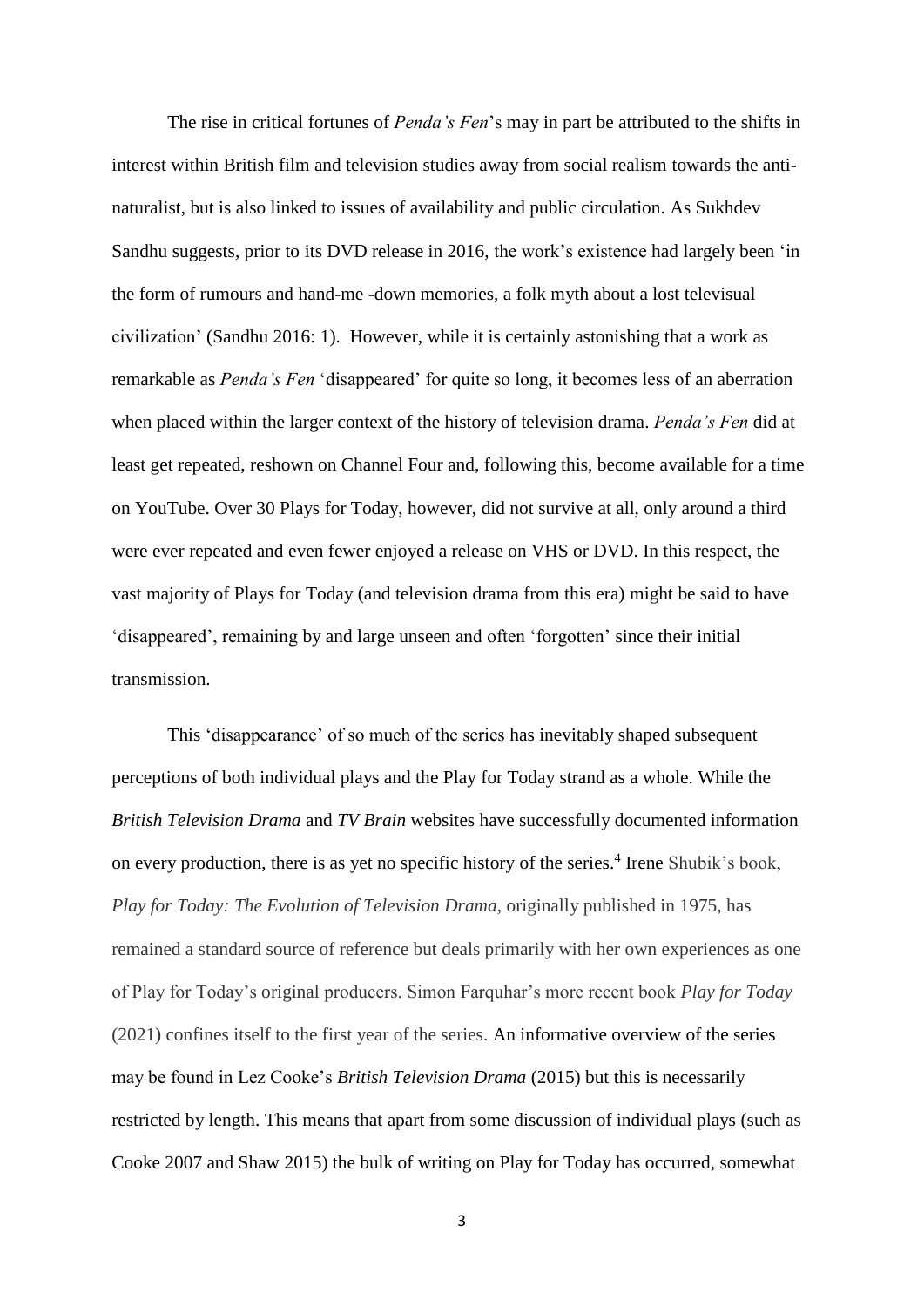tangentially, in works mainly devoted to the careers of individual producers, directors and writers. These include *inter alia* books on Alan Bennett (McKechnie 2008), Alan Clarke (Rolinson 2005), Tony Garnett (Lacey 2007), Trevor Griffiths (Poole and Wyver 1984, Tulloch 2006), Barry Hines (Forrest and Vice 2018), Mike Leigh (Whitehead 2007), Ken Loach (Leigh 2002, Hill 2011), Dennis Potter (Gilbert 1995, Cook 1998) and Jack Rosenthal (Vice 2009). Something of a similar pattern may also be detected in the Plays for Today released on video and DVD which are mostly to be found in collections devoted to wellknown writers such as Bennett, Potter, Rosenthal and Peter McDougall or directors such as Clarke, Leigh and Loach (Smart 2016, May in this volume).

As Cooke indicates, this has meant that the reputation of Play for Today has depended upon 'a relatively small percentage' of the plays transmitted (2015: 101). In particular it has rested upon the status of a group of – almost exclusively male - writers, directors and, in the case of Garnett, producers who have been recognised as distinctive creative personalities or 'auteurs'. It has also rested, especially in the case of directors, on the use of film (albeit with some notable exceptions such as Mike Leigh's studio production *Abigail's Party*, 1 November 1977). Play for Today has, of course, been seen as an important staging-post in the transition of television drama away from the studio towards the use of film. Moreover, at a time when British cinema was facing economic decline, television came to be regarded as a home for a form of low-budget filmmaking that compared more than favourably with British films of the time and paved the way for Film on Four under David Rose who, as Head of English Regions Drama, was responsible for many of the most memorable Plays for Today such as *Penda's Fen*, *Nuts in May* (13 January 1976) and *Licking Hitler* (10 January 1978) (see Cooke 2012, Hill 1996, Rolinson 2010). However, while there can be little doubt that filmed productions constituted some of the high points of Play for Today, they were also rarer than the writing about them might suggest. As May indicates in his statistical history of the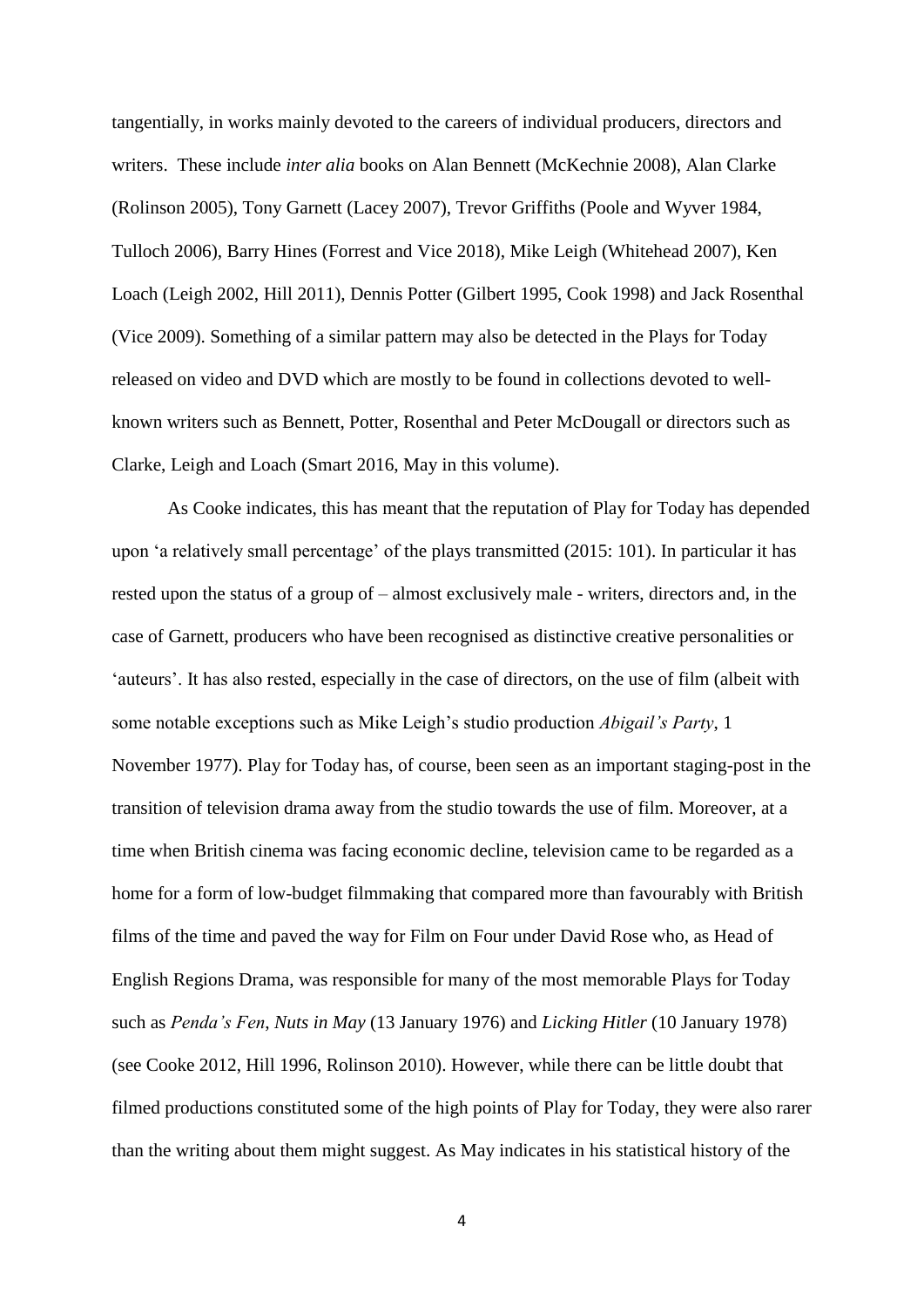series, two-thirds of Plays for Today were shot partly or wholly on video. For May, therefore, it is the video productions that constitute the least well-known Plays for Today. However, while this is true, it is also the case that many of the works on film have been critically neglected as well. Thus, while *Play for Today* as a series can hardly be said to have been 'forgotten', it is still the case that large numbers of individual plays – shot both on video and on film – remain largely unknown.

One of the opportunities provided by the fiftieth anniversary of Play for Today, therefore, was to revisit the series, take stock of its achievements and address some neglected issues. There was, in this respect, rather more interest in the anniversary than might have been expected. The BBC broadcast a ninety-minute television documentary, *Drama Out of a Crisis: A Celebration of Play for Today* (BBC4, 13 October 2020), a sixty-minute radio documentary (Radio4, 17 October 2020) and a short season of Play for Today repeats.<sup>5</sup> The BFI also launched the first of a series of Play for Today Blu-ray box-sets and programmed a season of Play for Today screenings at BFI Southbank which, due to the pandemic, was first postponed and then cancelled a part of the way through its run. The symposium on Play for Today at 50 which gave rise to this special issue was also scheduled to take place at BFI Southbank to coincide with the screenings but had to be moved online. Taking place on 14 and 15 October 2020, the event grew out of the work of the 'Forgotten Television Drama' project hosted by the centre for the History of Television Culture and Production at Royal Holloway, University of London, and was co-organised by John Hill and John Wyver, the director of the documentary, *Drama Out of a Crisis*. Its aim was to bring together a mix of television professionals and scholars to discuss the history of Play for Today, its cultural legacy and the individual plays that were produced. Given its links to the idea of the 'forgotten', there was also a concern to address neglected and under-represented aspects of Play for Today as well as work that is rarely included in the Play for Today 'canon'. <sup>6</sup>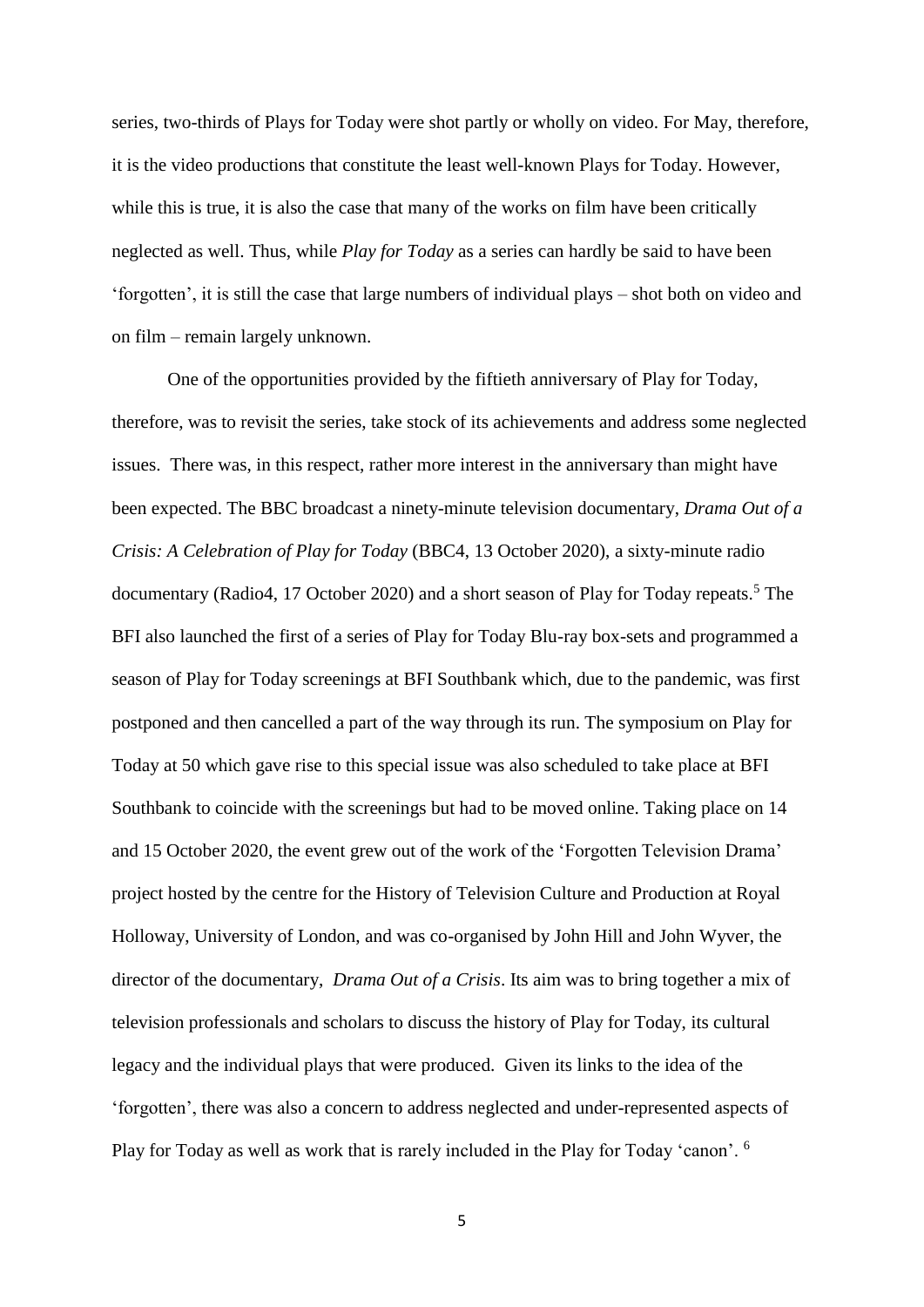This may also be seen in the contents of the issue that follow. Although there is discussion of individuals and individual work, the focus is on the series as a whole and the patterns of production and representation that may be detected. There is also a desire to go beyond the plays that have been most commonly discussed and pay attention to neglected work that acquires a new significance when viewed through critical perspectives other than the 'auteurist'. In doing so, the aim is to broaden and extend our understanding of Play for Today as well as to relocate it in relation to broader artistic and socio-cultural debates relating to gender, ethnicity and nationality. The issue begins with Tom May's discussion of Play for Today's title sequence which changed a number of times during the course of its fourteenyear run and has so far been little discussed. May addresses the challenges involved in creating a title sequence that would both suggest something of the nature of the material to follow as well as help to bind together, and mould an identity for, a fairly eclectic mix of oneoff plays. Through a combination of oral history and textual analysis, he explores the changing meanings suggested by the various title sequences and the ways in which their modes of address oscillated between the 'startling' and the 'seductive'.

This is followed by Vicky Ball's discussion of women writers. Although women producers – such as Irene Shubik and Margaret Matheson - made a significant contribution to the making of *Play for Today*, women writers (and directors) were much less numerous and earned much less critical attention than their male counterparts. Drawing on original research into the contribution of women to television drama, Ball looks at the factors explaining the low percentage of plays written by women – only 13% - before going on to consider the creative contribution made by those that were, including relatively neglected plays by Julia Jones and Gilly Fraser. A similar impulse also underpins Eleni Liarou's discussion of race and ethnicity in Play for Today. For a series associated with contemporary social issues and representations of the present, it is certainly extraordinary that only three plays involved a

<sup>6</sup>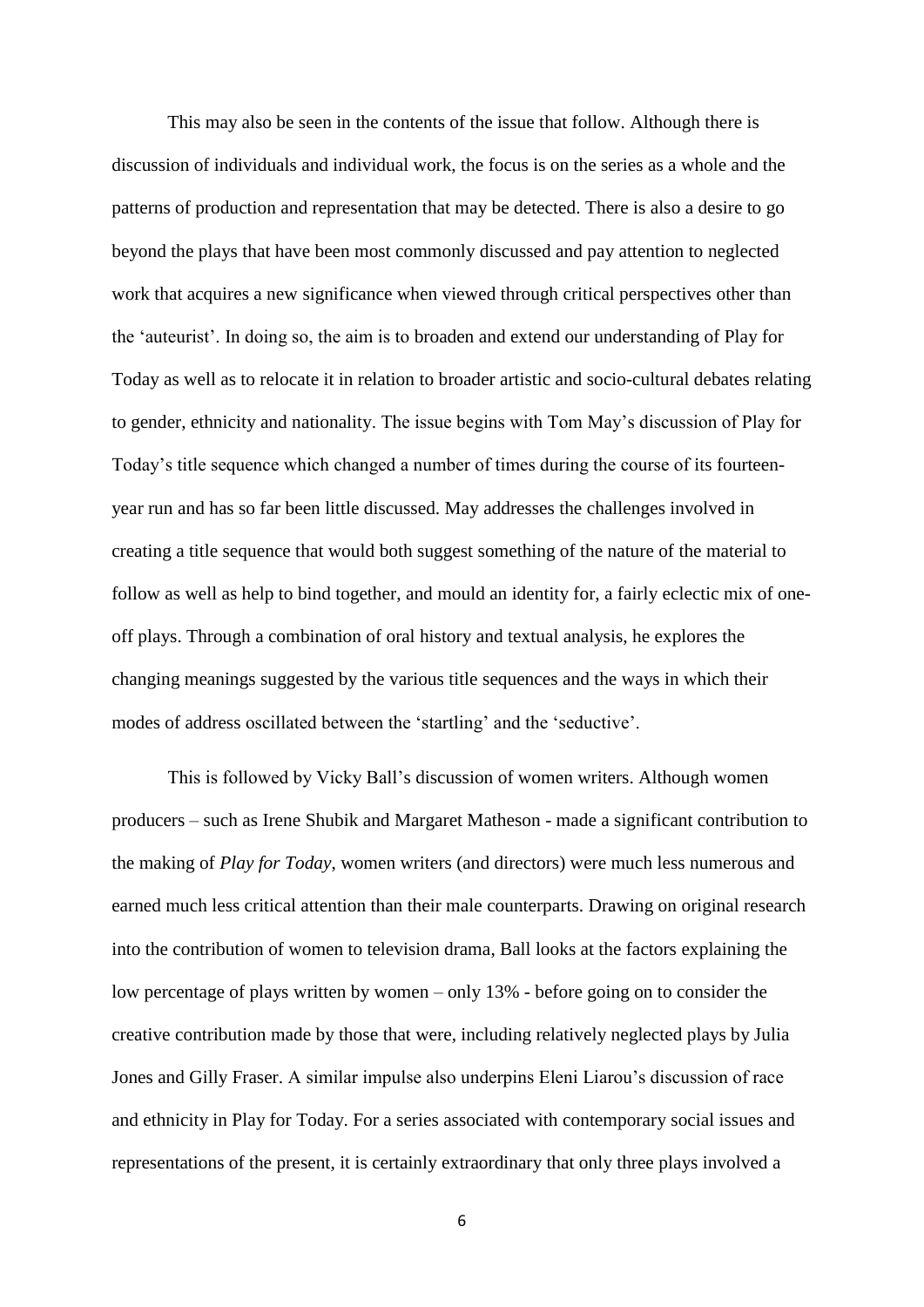none-white writer and only around a dozen dealt with the experiences of black and Asian communities in Britain. However, while these plays constitute a tiny proportion of the series, Liarou argues that – due to the range of stories they told and the physical and cultural spaces they portrayed - they were nonetheless pioneering in the ways in which they represented the divisions of race, class and generation within British society of the time.

It was, of course, a part of the remit of Play for Today that it should encourage stories from around the UK. Thus, from 1972 onwards, English Regions Drama, based at Pebble Mill in Birmingham, sought to produce work from the regions across England (Cooke 2012). The BBC in London was also responsible for making a number of plays in Scotland and, from 1974 onwards, BBC Scotland secured a number of Play for Today slots. In his contribution, Jonathan Murray notes the almost total critical neglect of the plays emanating from Scotland itself compared with those produced out of London and undertakes a comparison of these. He concludes that the better-known externally-produced plays – such as those written by Peter McDougall – are generally more complex and nuanced than critics have suggested but are also an unreliable indicator of Play for Today's overall representation of Scotland. Focusing on little-known plays such as *Degree of Uncertainty* (6 March 1979) and *The Good Time Girls* (7 April 1981) he identifies an engagement with gender politics and Scottish modernity that challenges many of the assumptions regarding the period previously to be found within Scottish screen studies. John Hill also challenges prevailing assumptions about the plays produced about Northern Ireland during the 1970s. In the face of the 'troubles', he identifies the obstacles to the production of Northern Ireland plays and the scrutiny to which they were subject. However, he also argues that those plays that did manage to get made command far more interest than has been conventionally allowed. Identifying the mix of 'oblique' and experimental strategies employed by a selection of Plays for Today, he examines the complicated ways in which they engaged with the conflict and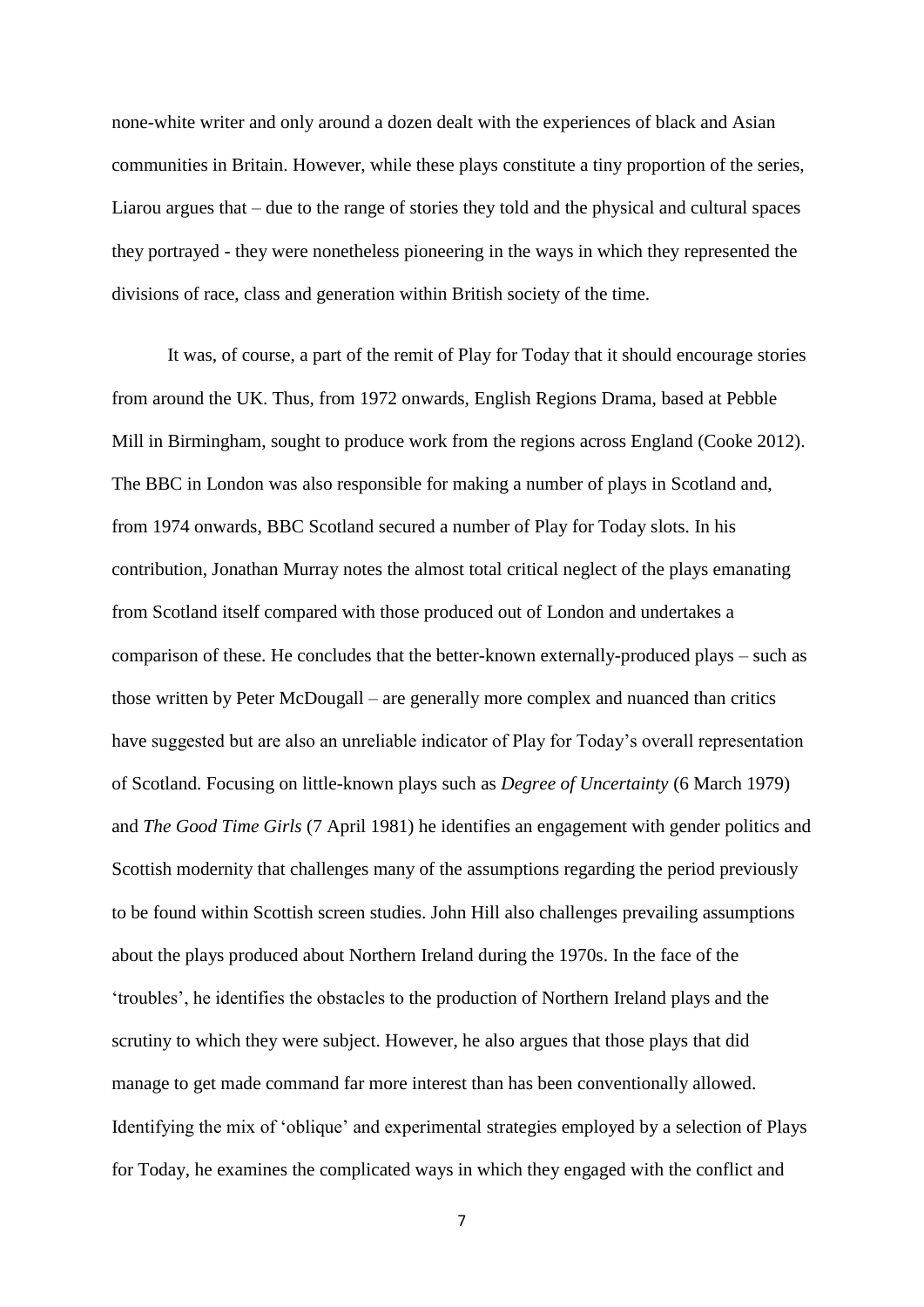differed from what was subsequently to become a more settled form of 'troubles drama'.

The final essay consists of John Wyver's discussion of Plays for Today dealing with the Second World War and its aftermath. Although Play for Today was commonly associated with contemporary drama, it included more historical dramas than is generally recalled. Such works, however, were still conceived of as speaking to the present or providing historical parallels. Wyver identifies what he refers to as the 'home front quintet', a grouping of revisionist plays addressing the war and its legacy through representations of the home front. Through the identification of a number of shared characteristics he reveals how the plays subvert traditional perceptions of the past but also fail to imagine a more positive future appropriate to the time in which they were made.

The special issue then concludes with a survey of statistical data gathered by Tom May. In the spirit of the volume as a whole it tests out traditional assumptions about Play for Today through an examination of the number, lengths, viewing figures, repeats and originality of Plays for Today. In doing so, he confirms the relative invisibility of a wide range of plays which, following Julian Petley, he refers to as a 'lost continent'. A part of the purpose of this issue has been to make some of such work better-known and provide some new perspectives on its significance. However, given the sheer volume and variety of the plays that make up the series, there is still much more work waiting to be done.

## **References**

Cook, J.R. (1998), *Dennis Potter: A Life on Screen*, Manchester: Manchester University Press.

Cooke, L. (2007), 'An experiment in television drama: John McGrath's *The Adventures of Frank*' in L. Mulvey and J. Sexton (eds), *Experimental British Television*, Manchester: Manchester University Press, pp. 106-119.

Cooke, L. (2012), *A Sense of Place: Regional British Television Drama, 1956-82*, Manchester: Manchester University Press.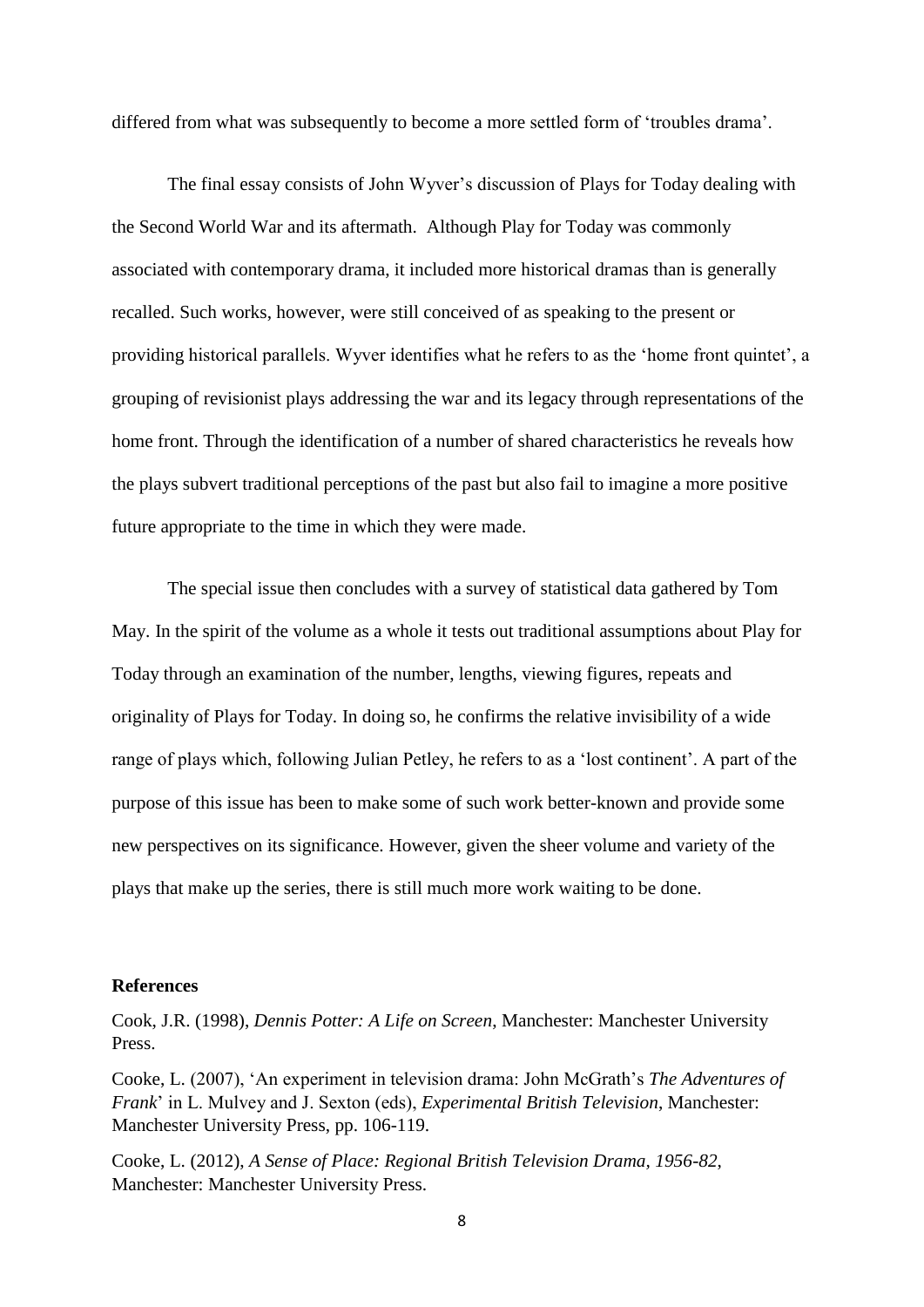Cooke, L. (2015), *British Television Drama: A History*, 2nd edition, London: British Film Institute.

Farquhar, S. (2021), *Play for Today: The First Year 1970-71*, London: Lulu.

Forrest, D. and Vice, S. (2018), *Barry Hines*, Manchester: Manchester University Press.

Gilbert, W.S. (1995), *The Life and Work of Dennis Potter*, London: Hodder and Stoughton.

Harle, M. and Machin, J. (eds) (2019), *Of Mud and Flames: The Penda's Fen Sourcebook*, London: Strange Attractor Press.

Hill, J. (1996), '"Enmeshed in British society but with a yen for American movies": Film, television and Stephen Frears' in J. Hill and M. McLoone (eds), *Big Picture, Small Screen: The Relations Between Film and Television*, Luton: John Libbey Media/University of Luton Press, pp. 224-31.

Hill, J. (2011), *Ken Loach: The Politics of Film and Television*, London: BFI/Palgrave Macmillan.

Lacey, S. (2007) *Tony Garnett*, Manchester: Manchester University Press.

Leigh, J. (2002), *The Cinema of Ken Loach,* London: Wallflower Press.

Poole, M. and Wyver, J. (1984), *Powerplays: Trevor Griffiths on Television*, London: BFI.

McKechnie, K. (2008), *Alan Bennett*, Manchester: Manchester University Press.

Rolinson, D. (2005), *Alan Clarke*, Manchester: Manchester University Press.

Rolinson, D. (2010), 'The last studio system: a case for British television films', in P. Newland (ed.), *Don't Look Now: British Cinema in the 1970s*, Bristol: Intellect, pp. 165-76.

Sandhu, S. (2016), '*Penda's Fen*', *Penda's Fen* (DVD Booklet), London: BFI, pp. 1-6.

Shaw, S. (2015) 'Screening Black political struggle on 1970s British television: the case of the Play for Today, *A Hole in Babylon* (1979)', *Historical Journal of Film, Radio and Television*, 35: 3, pp. 489-502.

Shubik, I. (2000) [1975] *Play for Today: The Evolution of Television Drama*, 2nd edn. Manchester: Manchester University Press.

Smart, B. (2015), 'The Wednesday Play (BBC1 1964-70) and Play for Today (BBC1 1970- 84): canon formation and commercial availability', available at https://forgottentelevisiondrama.wordpress.com/2015/11/09/the-wednesday-play-bbc1-1964- 70-and-play-for-today-bbc1-1970-84-canon-formation-and-commercial-availability/.

Tulloch, J. (2006), *Trevor Griffiths*, Manchester: Manchester University Press.

Vice, S. (2009), *Jack Rosenthal*, Manchester: Manchester University Press.

Whitehead, T. (2007), *Mike Leigh*, Manchester: Manchester University Press.